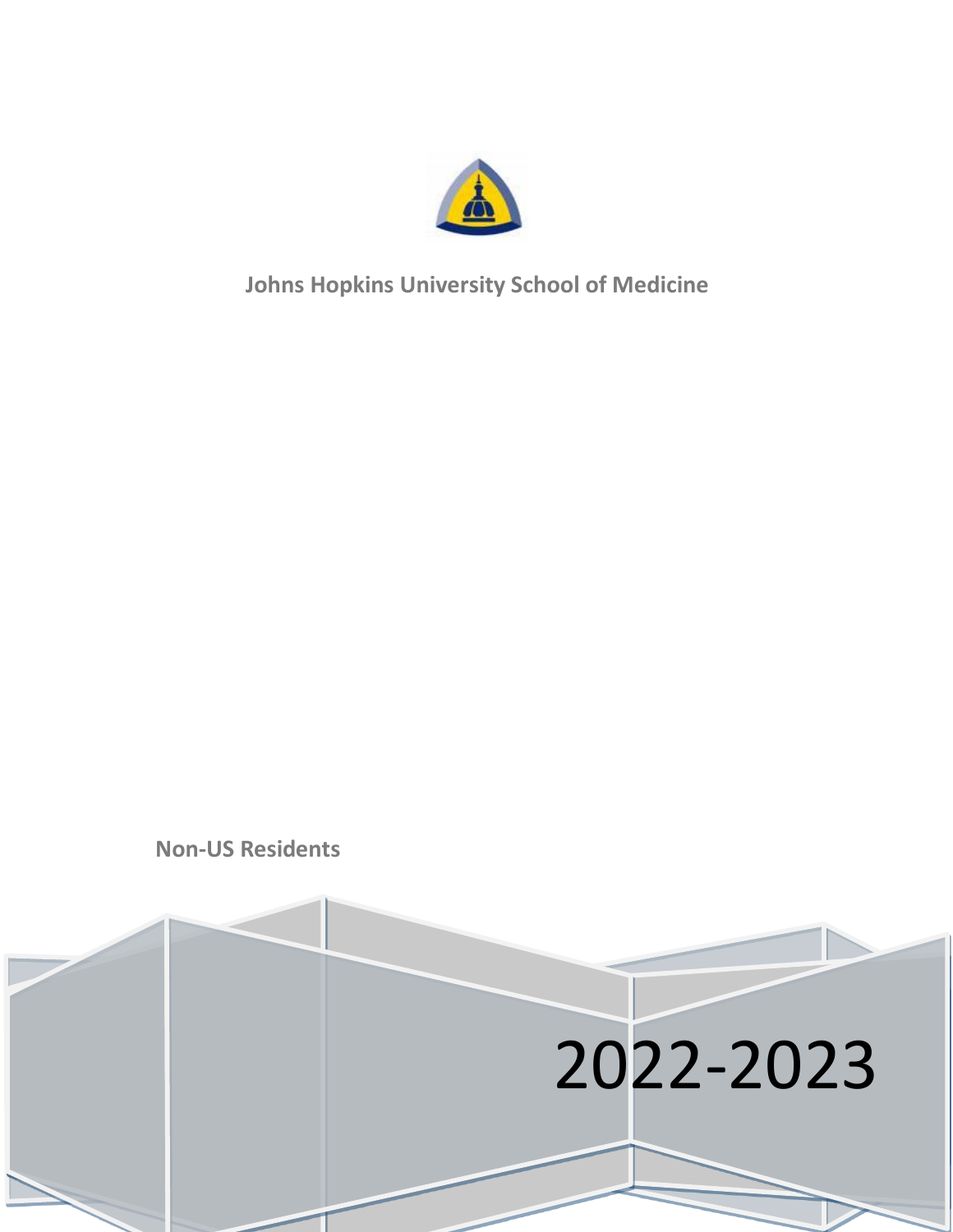#### **Financial Aid Award Guide**

Financial Aid Guide

Medical Students

Non-US Residents

# Financial Aid Process Financial Obligation

\_\_\_\_\_\_\_\_\_\_\_\_\_\_\_\_\_\_\_\_\_\_\_\_\_\_\_\_\_\_\_\_

- i. Memorandum of Understanding
- ii. Getting Started
- iii. Notification
	- a. New Students
		- b. Current Students
- iv. Calculation of Award
- v. Cost of Attendance
- vi. Institutional Loan Assistance
- vii. Loan Promissory Notes
- viii. Scholarships
- ix. Outside Awards
- x. LOA/ASP
- xi. Satisfactory Academic Progress
- xii. Communicating with the Financial Aid Office

**Website:** [http://www.hopkinsmedicine.org/s](http://www.hopkinsmedicine.org/som/offices/finaid)

[om/offices/finaid](http://www.hopkinsmedicine.org/som/offices/finaid)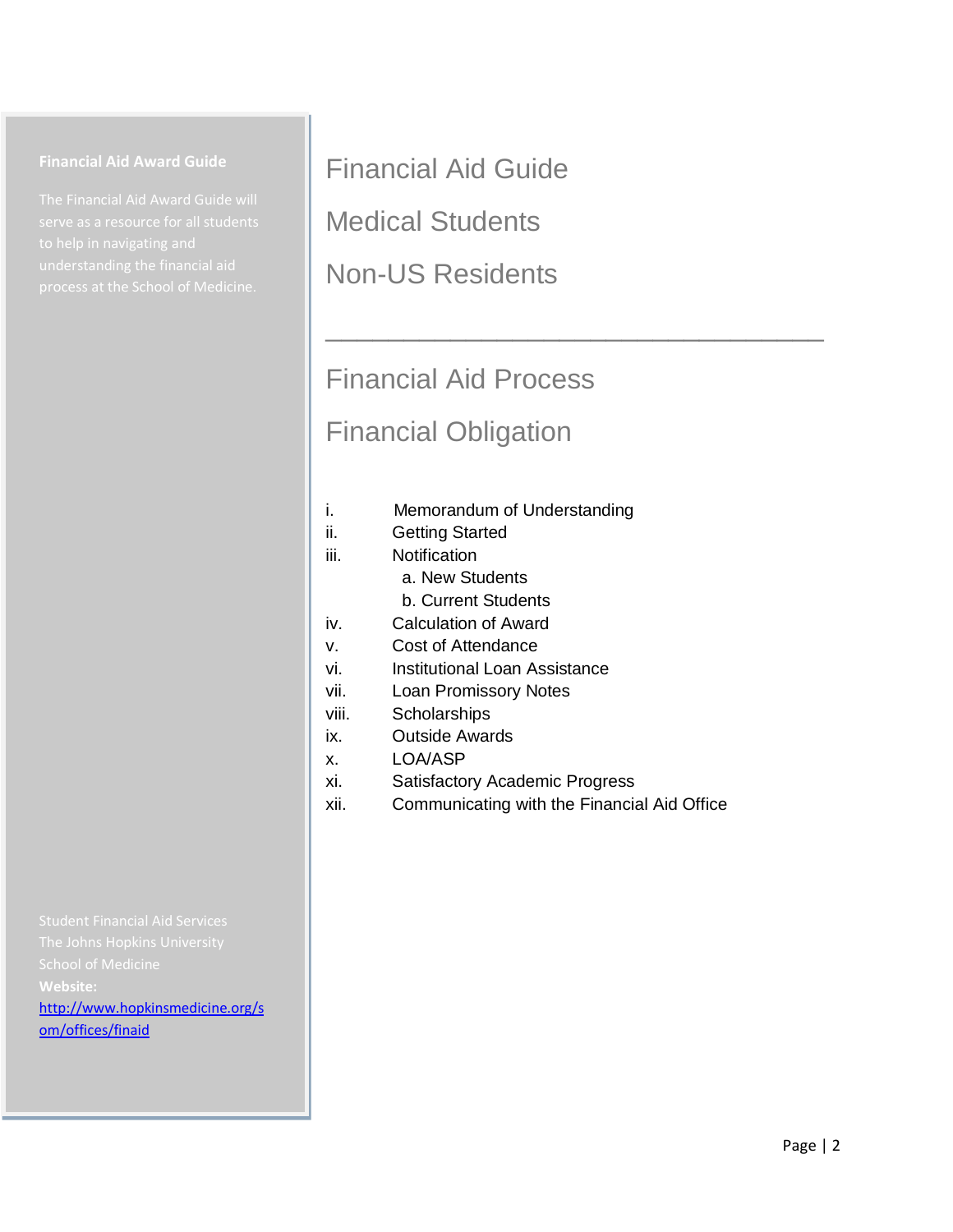#### **Financial Aid Process**

All financial assistance offered by the School of Medicine is based on financial need and availability of funds. The Office of Student Financial Aid administers federal, institutional and state funded programs. Non-US resident students are not eligible for federal or state funds. Therefore, consideration of loan and/or scholarship will be provided through institutional funding sources.

As a student at a professional school, you are considered independent and must submit financial information about yourself and your spouse. For scholarship and grant funds, you are required to submit parental information. This policy is necessary to allocate our limited resources equitably to families with different financial situations. This requirement of requesting parental information applies to all applicants, regardless of age or marital status.

#### **Financial Obligation**

As a non-US resident, the Admissions Office has advised you of the obligation to satisfy the School of Medicine's international medical student financial requirement, which is based upon the Johns Hopkins University SOM annual medical student budget.

Students will be required to validate that they have the financial resources required to meet the annual medical student budget. *Note: Students who apply and receive an offer of financial aid assistance will only be required to provide resources to cover the difference in their budget minus the financial aid award offer.*

#### *Example:*

| <b>Budget</b>  | \$86,599                                                |
|----------------|---------------------------------------------------------|
| Aid Offered    | \$47,500                                                |
| <b>Balance</b> | \$39,099 (Amount required to meet financial obligation) |

To satisfy the annual financial requirement, you will need to provide a letter of guarantee signed by an authorized government authority (embassy official or other qualified individual), an irrevocable letter of credit, or cash deposited into a University account. This process will need to be repeated and completed by July  $1<sup>st</sup>$  during each year that the student is pursuing their medical studies. Please note that the amount of the annual requirement is subject to change based upon tuition and fee increases.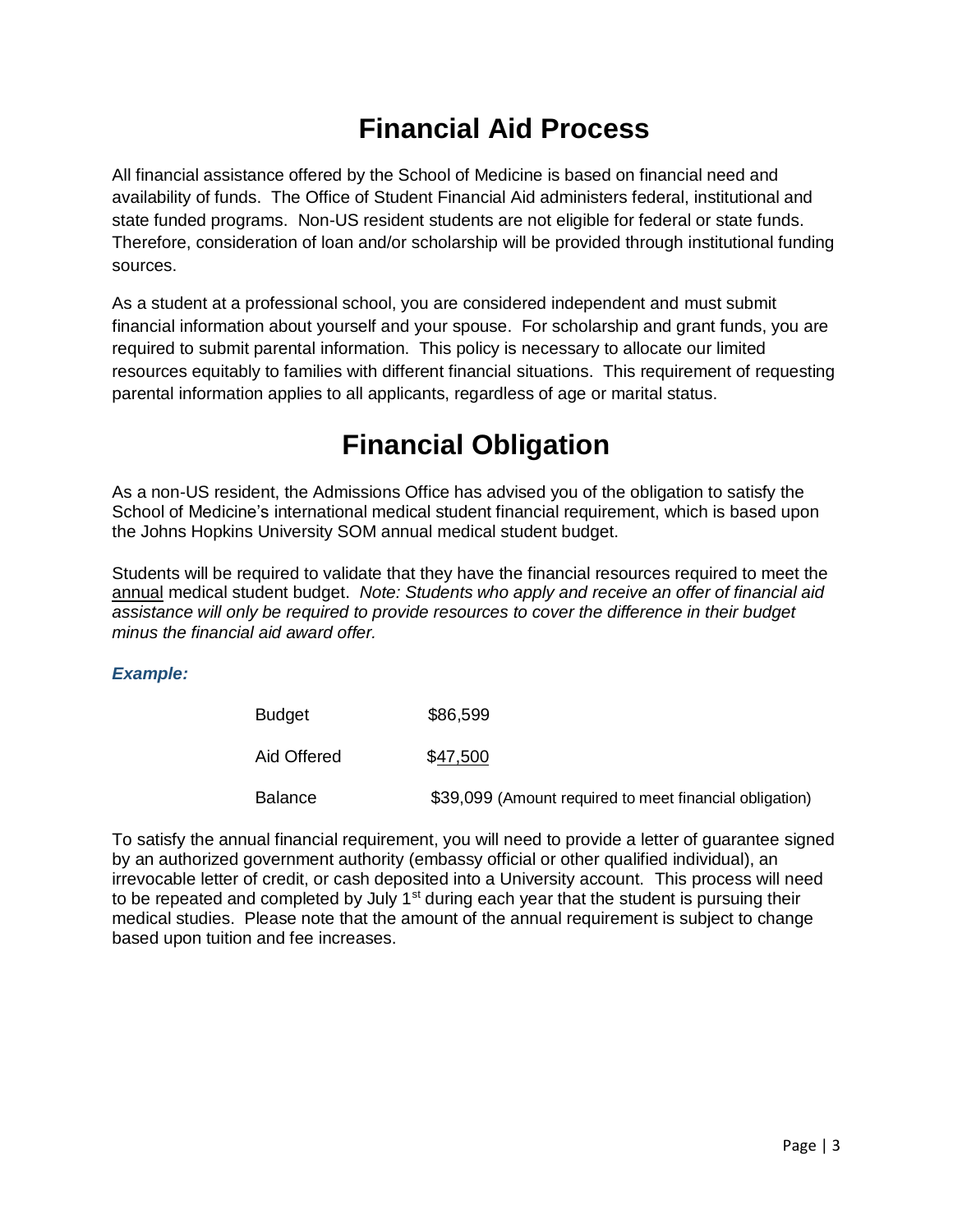### **i. Memorandum of Understanding**

All first time matriculating students will be required to sign a Memorandum of Understanding to ensure their understanding of the terms of the annual financial obligation. The memorandum will also outline the change in enrollment status if the obligation is not satisfied and the annual requirement for financial aid reevaluation.

## **ii. Getting Started**

To apply for financial aid assistance, students are required to complete the [CSS Profile](https://student.collegeboard.org/css-financial-aid-profile) application to determine eligibility for both loan and scholarship funding. Information will be required of the student, custodial parent, and non-custodial parent if applicable.

*SCHOLARSHIP GUARANTEE***:** *Students will be required to complete the CSS Profile application only once. Any scholarship awarded will be guaranteed for four years of academic enrollment contingent upon maintaining satisfactory academic progress.*

### **iii. Notification**

As part of the financial aid process, students will be connected to the online Integrated Student Information System for Students, or SIS. This system acts as a portal to "Net Partner" which will allow you to view the status of your financial aid application, view the components of your financial aid budget, and allow you to accept and/or decline your financial aid award. The student portal will also allow access to Student Billing for viewing and payment of semester charges. We are committed to the privacy of students and their personal information; therefore, we will use the following unique identification number to communicate with you:

#### a. New Students:

All new students are given a temporary Student ID. The temporary Student ID is a unique eight character, alphanumeric identifier that is used to authenticate prospective students who are new to online services. To complete the authentication process, students must login to [https://sis.jhu.edu/NewUser/.](https://sis.jhu.edu/NewUser/) After authentication, students must login to <https://sis.jhu.edu/> to view their financial aid record. A permanent ID will be given to all matriculating students beginning in June of the entering school year.

#### b. Current Students:

You can access the student portal with your JHED login ID. A JHED login (or "LID") is a unique alphanumeric identifier for your information in the JHU Enterprise Directory. All students are automatically assigned an LID upon enrollment. You can use your LID to gain remote access to a number of JHU services, such as financial aid, billing and registration. It should not be confused with any numbers on your various ID cards. Login to<https://sis.jhu.edu/> for assistance.

For more detailed information about SIS Self-Service [click here.](https://www.hopkinsmedicine.org/som/offices/finaid/sis.html)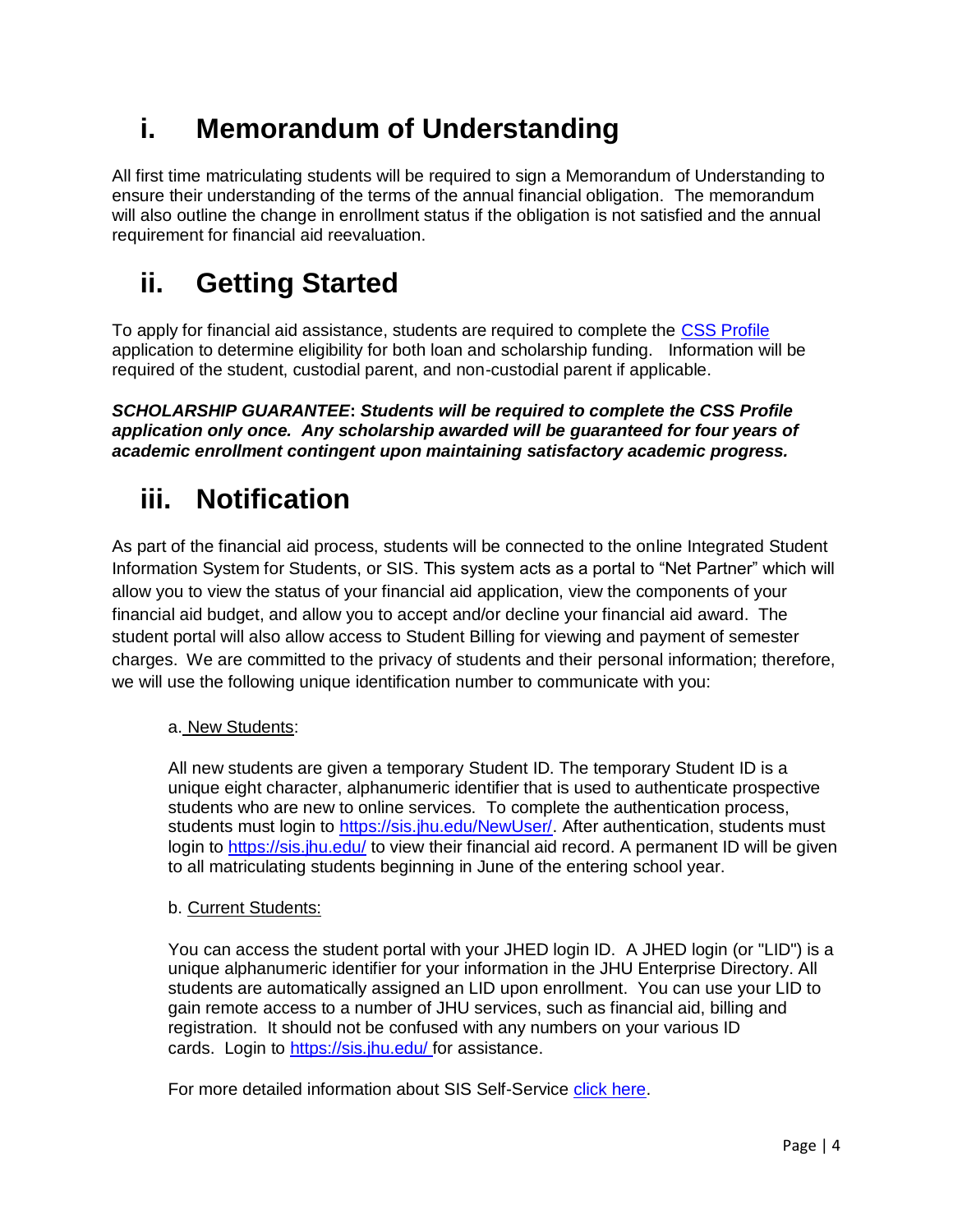### **iv. Calculation of Award**

The information that you provide on your CSS Profile application determines the parental and student contributions that are used in the calculation of your financial aid award. All students are required to contribute a percentage of their personal assets and a percentage of their income to determine their contribution.

Total aid awards are based solely on *"demonstrated need"* after factoring in family income, assets, household size, siblings attending college at an undergraduate institution in the United States, and marital status.

#### **v. Cost of Attendance**

Financial Aid cost of attendance (COA), or student budget, is comprised of what is referred to as "direct educational costs" (costs charged to all students) and "indirect costs" (projected living expenses based on the student's year in school and program).

Student budgets are reviewed each year and are subject to change. Students will receive their actual budgets when they receive their award notification, which will be available on their student self-service record.

### **vi. Institutional Loan Assistance**

Awarding of Johns Hopkins University institutional loan funds will be based on availability of funds each year. The School of Medicine cannot guarantee institutional funding. However, an assessment will be made each academic year to determine if funds are available to award. Students who may need loan assistance may view the 'International Loan' section of our loan website ELMSelect here:<http://www.elmselect.com/#/>

## **vii. Loan Promissory Notes**

If awarded Johns Hopkins University institutional loans you will be required to complete a Loan Promissory Note, which outlines the requirements for accepting and repayment of the loan. A separate promissory note is required for each loan received.

*Note: There is a three business day waiting period after the completion of the promissory note before loan funds are released for disbursement.*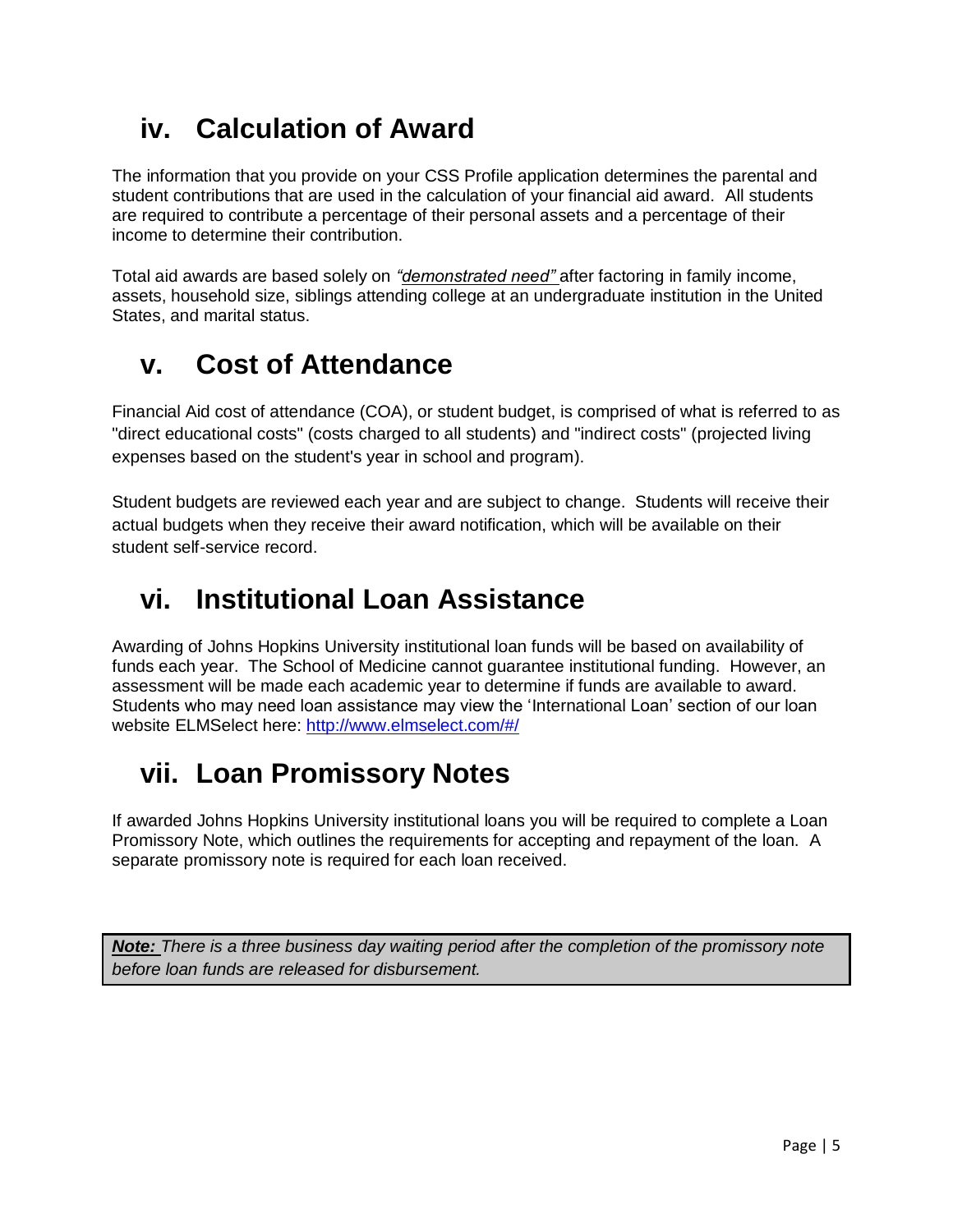### **viii. Scholarships**

Scholarship awards are based on demonstrated financial "*need*" and the availability of allocated funds for the award year. Scholarship awards are guaranteed for four academic years of enrollment contingent upon maintaining satisfactory academic progress.

Through the commitment of Johns Hopkins Medicine International, scholarship funding is made available to help non-US resident international students with meeting some of their educational costs without the added burden of a loan.

As part of the scholarship process, students are asked to write a one-page "thank you" letter to the donor of the scholarship acknowledging their support in helping the student. Our donors would like to know about the recipient of the scholarships and the impact of such an award can make toward achieving their goals.

The financial aid office will notify students when and to whom these letters are to be submitted. For a description of the scholarship, students may select the scholarship name on the aid screen of their Student Self-Service account.

*Note: Scholarship funds will not be disbursed until a "thank you" letter is received.*

#### **ix. Outside Awards**

All students are required to report receipt of any external scholarship or loans to be used for the current award year to the Financial Aid Office. External scholarship and external loans are awards offered to you that are not from The Johns Hopkins University and/or the School of Medicine.

#### **x. LOA/ASP**

Students who make a request for a Leave of Absence or Advance Studies Program status to the Dean of Student Affairs and/or the Registrar's Office, and have received financial aid funding, will have their award canceled or reduced as a result of the status change. As a result, the student may be required to return funds and will be billed for any amount owed. We ask that students inform the Financial Aid Office of their intentions to prevent any undue financial burden that may occur because of the change in status.

#### **xi. Satisfactory Academic Progress**

As part of the financial aid process, students are required to show academic progress in their program of study. The Financial Aid Office will monitor student's progress on a yearly basis to determine continued financial aid funding eligibility. You may view the financial aid website for complete requirements.